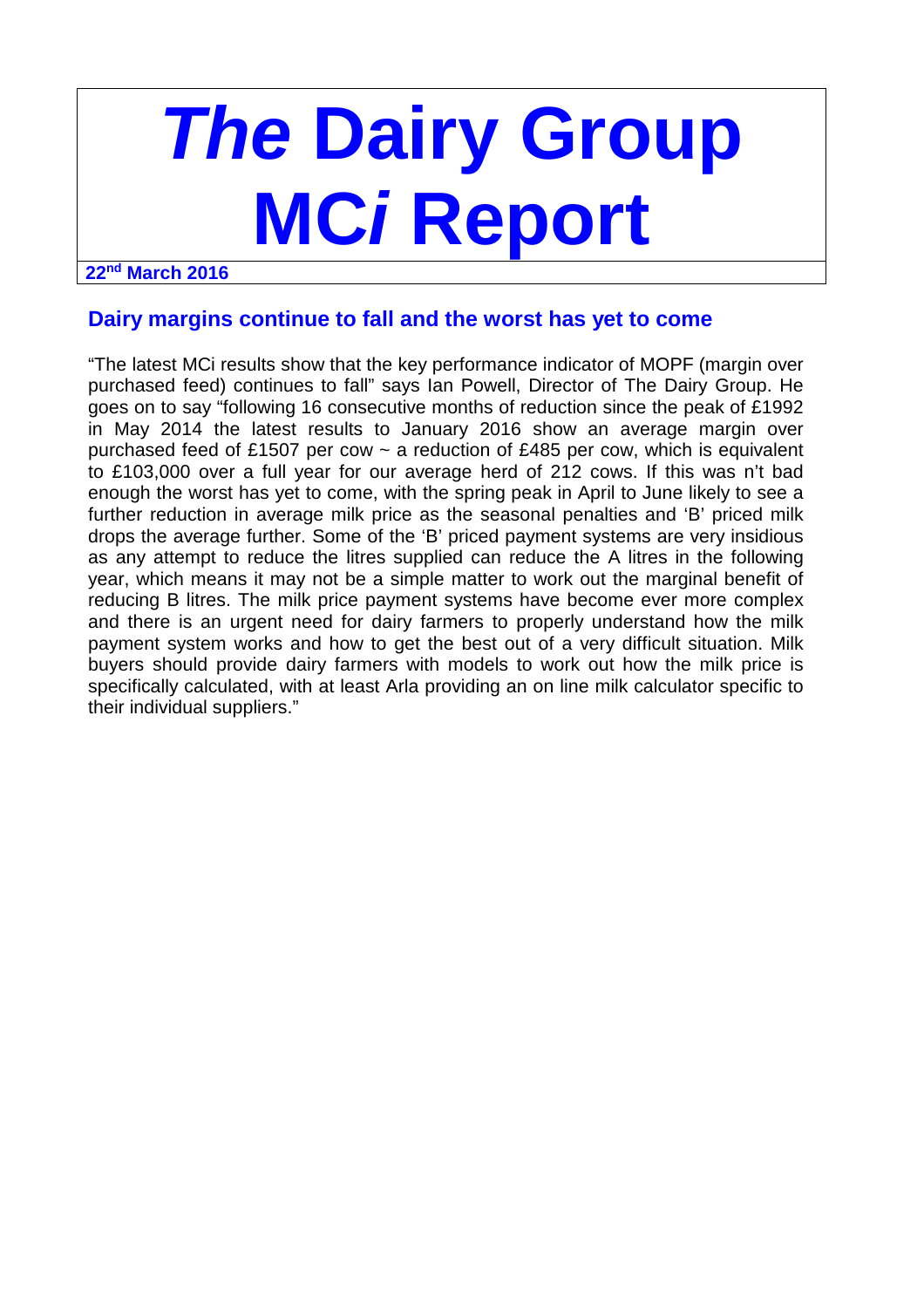|                                                         | <b>MONTHLY RESULTS</b> |                 | <b>12 MONTHS ROLLING</b><br><b>RESULTS</b> |                 |
|---------------------------------------------------------|------------------------|-----------------|--------------------------------------------|-----------------|
|                                                         | <b>JAN 2016</b>        | <b>JAN 2015</b> | <b>JAN 2016</b>                            | <b>JAN 2015</b> |
| Daily milk yield per cow (litres)                       | 27.2                   | 26.3            |                                            |                 |
| Daily milk yield from forage per cow<br>(litres)        | 6.9                    | 5.5             | 2672                                       | 2555            |
| <b>Cows in herd</b>                                     | 214                    | 213             | 212                                        | 210             |
| Milk yield per cow (litres)                             | 733                    | 709             | 8237                                       | 8081            |
| Milk price per litre                                    | 23.8                   | 27.0            | 25.2                                       | 31.1            |
| Butterfat (%)                                           | 4.20                   | 4.13            | 4.08                                       | 4.02            |
| Protein (%)                                             | 3.31                   | 3.34            | 3.33                                       | 3.31            |
| Concentrates cost per tonne $(\textbf{\pounds})$        | 197                    | 219             | 203                                        | 229             |
| Concentrates use per litre (kg)                         | 0.35                   | 0.36            | 0.33                                       | 0.34            |
| Purchased feed costs per cow (£)                        | 52                     | 59              | 576                                        | 659             |
| Purchased feed costs per litre (pence)                  | 7.1                    | 8.3             | 7.0                                        | 8.2             |
| Margin over purchased feed per cow $(\textbf{\pounds})$ | 123                    | 134             | 1507                                       | 1861            |
| Margin over purchased feed per litre<br>(pence)         | 16.6                   | 18.7            | 18.3                                       | 23.0            |

## **Monthly average results for January 2016**

The average milk price was down 3.2 pence per litre on last year to 23.8 pence per litre. The average butterfat of 4.20% was 7 points higher than last year. Milk protein of 3.31% was down 3 points on a year ago. Daily milk yield per cow was up by 0.9 litres per cow on last year to 27.2 litres per cow. Milk from forage was up by 1.4 litres per cow to 6.9 litres per cow. The average feed rate for the month was down 0.01 kg per litre on a year ago at 0.35 kg per litre, with the average purchased feed cost £22 per tonne lower than last year at £197 per tonne. The monthly Margin Over Purchased Feed was £123 per cow, which was £11 per cow (8%) lower than a year ago. The margin per litre was 16.6 pence, which was 2.1 pence per litre lower than a year ago.